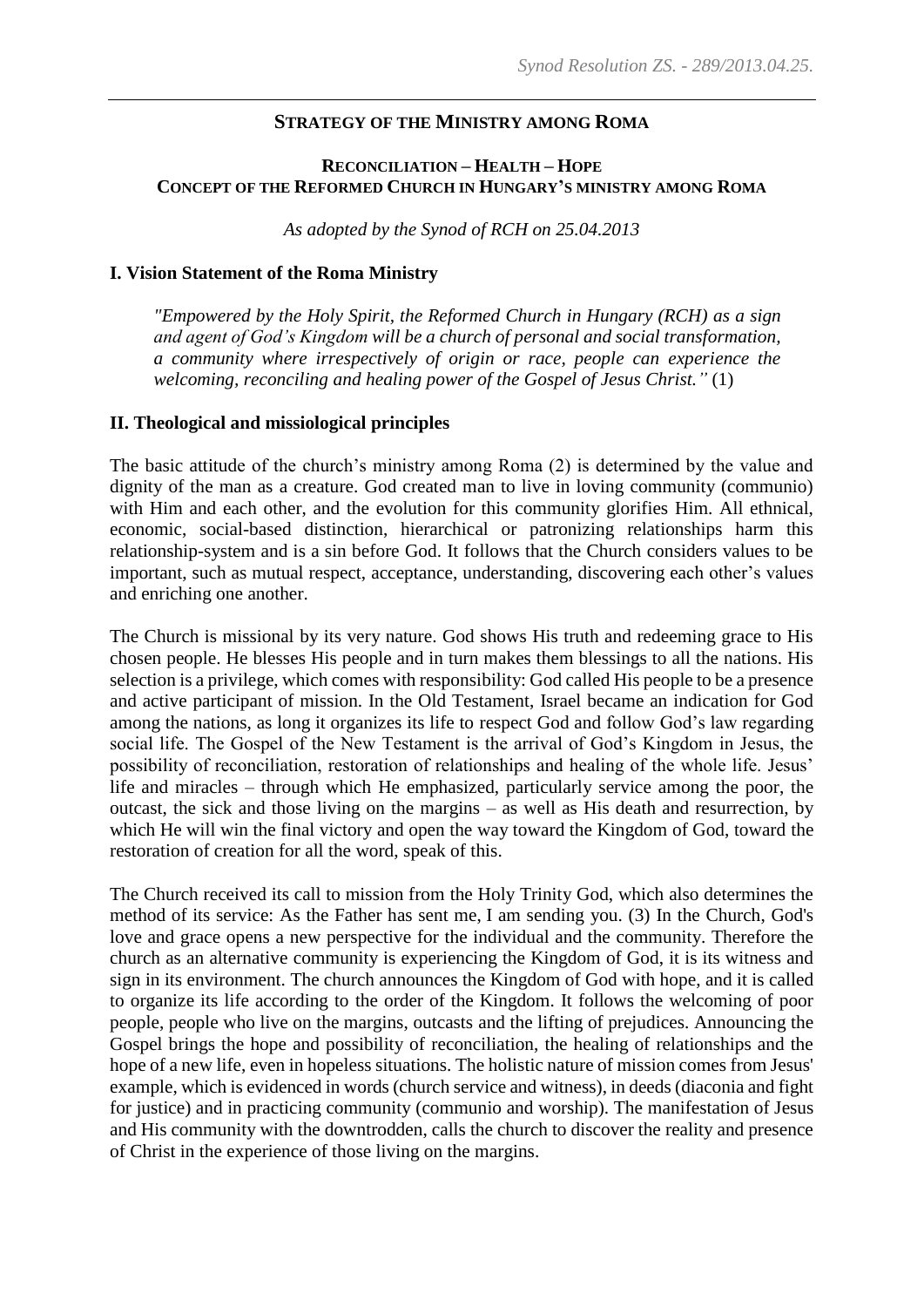The incarnation of Jesus entrusts the church the task of being the cultural embodiment of the Gospel. Every culture (4) can become a carrier of the Gospel's message, but there are elements in each culture that contradict the order of God's Kingdom. The contextualization is a missiological work, where in both communities, the Gospel confessing and the hosting, welcoming community, examines its culture with the aim of finding elements that serve the order of God's Kingdom, in which these two communities can learn from each other and enrich each other. However, at the same time it also names the "life-destroying" elements of both cultures, and against them it bravely accepts the challenge of the Gospel. This work can be done accurately only by the members of the community in dialogue with other cultures. One of the tasks of the church's Roma ministry is to nurture a new generation of Roma theologians and church leaders, who do the work of contextualization in regards to the Roma culture.

In God's Kingdom the dividing walls will crumble. In Jesus *"Here there is no Gentile or Jew, circumcised or uncircumcised, barbarian, Scythian, slave or free, but Christ is all, and is in all.*" (5) The church is called to embody the order of God's Kingdom, which is beyond society's definiteness. Reflecting this order of God's Kingdom, the RCH aims to help congregations become welcoming, multiethnic, God-glorifying communities, where Roma church members are also important and equal members of the community, and their culture is reflected in the culture of the congregations.

On the basis of the above mentioned, we consider the followings as basic values in our ministry:

### **Reconciliation – Health – Hope Because we are the image of God in Christ!**

1. Reconciliation with God, with ourselves, with our brothers and sisters, with the created world The ministry of RCH among Roma people has an indispensable aspect: confessing the Gospel of God's Kingdom, which offers the possibility of reconciliation by Christ and the experiencing of real community. *"That God was reconciling the world to himself in Christ, not counting people's sins against them. And he has committed to us the message of reconciliation. We are therefore Christ's ambassadors, as though God were making his appeal through us. We implore you on Christ's behalf: Be reconciled to God."* (II. Cor. 5:19-20)

## 2. Health (fullness)

The Gospel of God's Kingdom is holistic. Therefore, the ministries of the RCH among Roma serve for healing, reparation and health in all the areas of life, and they work for an environment where all dimensions of individual and community life can evolve. (Physical, spiritual, intellectual – human dignity, respect, equal opportunities, justice…)

*"I have come that they may have life, and have it to the full" (John 10:10)*

## 3. Hope

The RCH in its ministry steps into even humanly hopeless situations with the certainty of the victory of God's Kingdom, hoping for the healing of God and the possibility of life evolving, which gives a perspective for the future of an individual and a community. *He will wipe every tear from their eyes (Revelation 21:4)*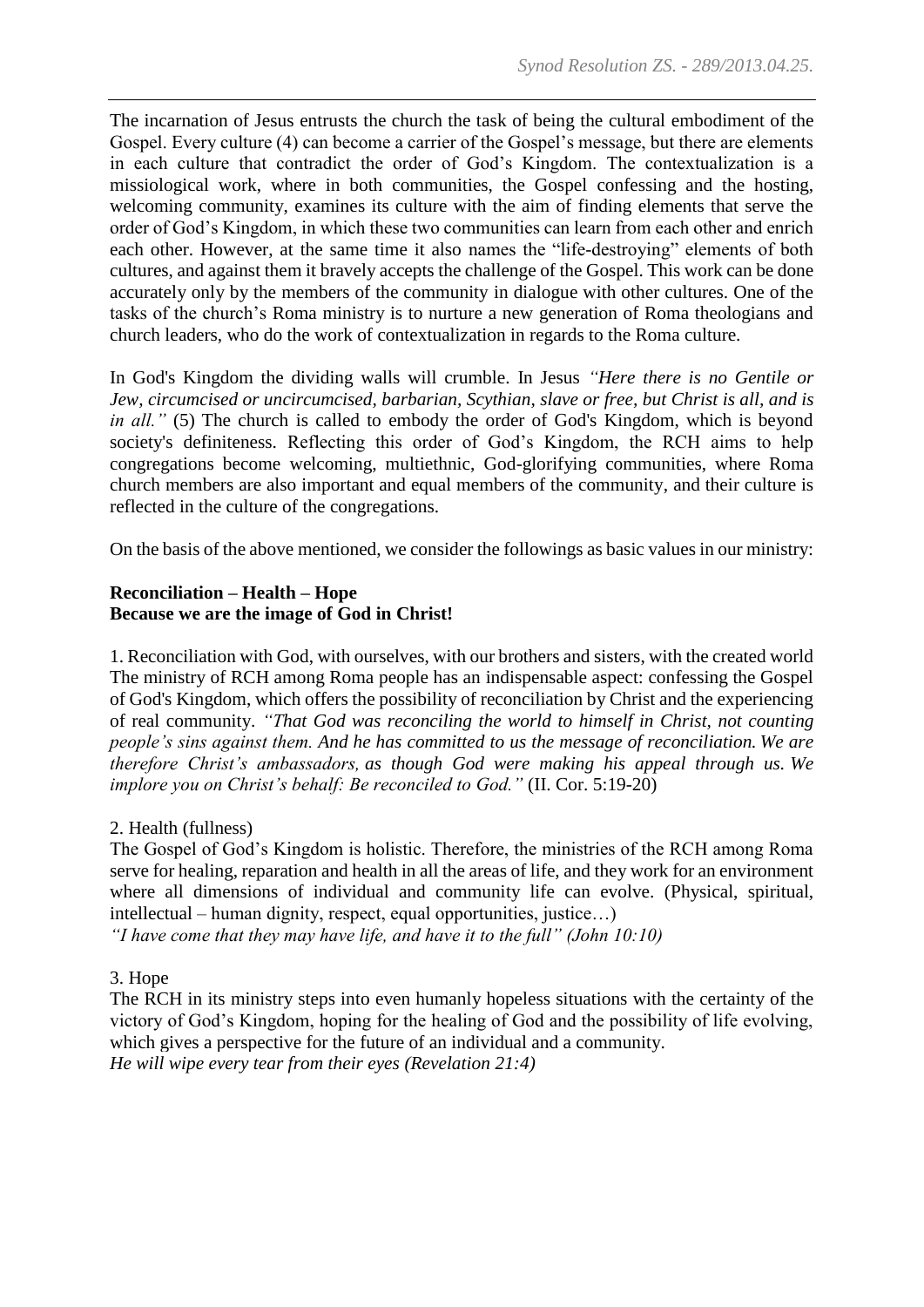### **III. Situation**

### **III.1. Social context**

The fastest growing part of Hungary's population, an estimated 10%, is traditionally called Cigány in the Hungarian language, but is typically called Roma in some social science and political language. The census, because it is based on self-reporting, underrepresents the number of Roma. (6)

There is data showing the Roma's current focused location: 50% of the Roma population lives in 15% of Hungary's territory. Both economically and socially, the predominantly Roma areas are the most disadvantaged parts of the country. In these areas the employment rate is the weakest while the unemployment rate is the highest, most of the families live in flats without modern conveniences, the graduation rate is the lowest and the number of violent and aggravated crimes is the highest. A 2010 survey (7) shows that only 27% of the Roma population, ages 16-64, is employed, 15% are retired and 55% of households have no family member with a stable job. It follows that Roma life expectancy in Hungary is at least 10 years shorter than the average life expectancy of the entire Hungarian society. The areas with the worst indicators, where the population of Roma is very high, are most concentrated in Northeast Hungary and Southern Tansdanubia, where the Reformed presence, compared with the national ratio, is also high.

In 1893, the Roma census in Hungary reported that approximately 275,000 Roma lived in Hungary at that time, and from that population around 65-66,000 people were located in Hungary's current territory. In the 1940s, the number of Roma living in Hungary likely reached 100,000, and this population has now increased to about 800,000. Regarding the Roma population, we can say that the younger generations are more populous, while the number of younger Hungarians, on the contrary, is getting smaller. It should be mentioned that while the Hungarian population decreased by more than 100,000 people in the 10 years following the regime change, the Roma population increased by 100,000 people. If we take into account the age structure of the Roma and non-Roma population, we can conclude that within a few decades the young and adult portion of the Roma population will be increasingly significant. In some areas, the future of Reformed congregations depends on whether we can share the Gospel's message with our Roma brothers and sisters, and therefore become an inclusive, integrative congregation. All this would happen in a social context not without prejudices from both sides, when tension between Roma and the majority society is present in many cases and radicalization can be seen from both sides, which political parties occasionally reinforce. However, the provisions that aim to close the gap often end in failure.

The Roma, who live within the current borders of Hungary, traditionally can be divided into three major groups: Hungarian Roma, Vlach (oláh) Roma and Beás communities - sometimes referred to as "teknővájók." Therefore, the Roma are not a homogeneous entity, but consist of several groups and subgroups whose relationships are not without tension. These groups live in different situations and require different approaches.

We have little authentic data available regarding the religious attachments of Roma in Hungary. In our region most of the Roma people belong to the Roman Catholic religion, but as we look at their religious life as a whole, it is typified as folk religion with strong ethnic elements. The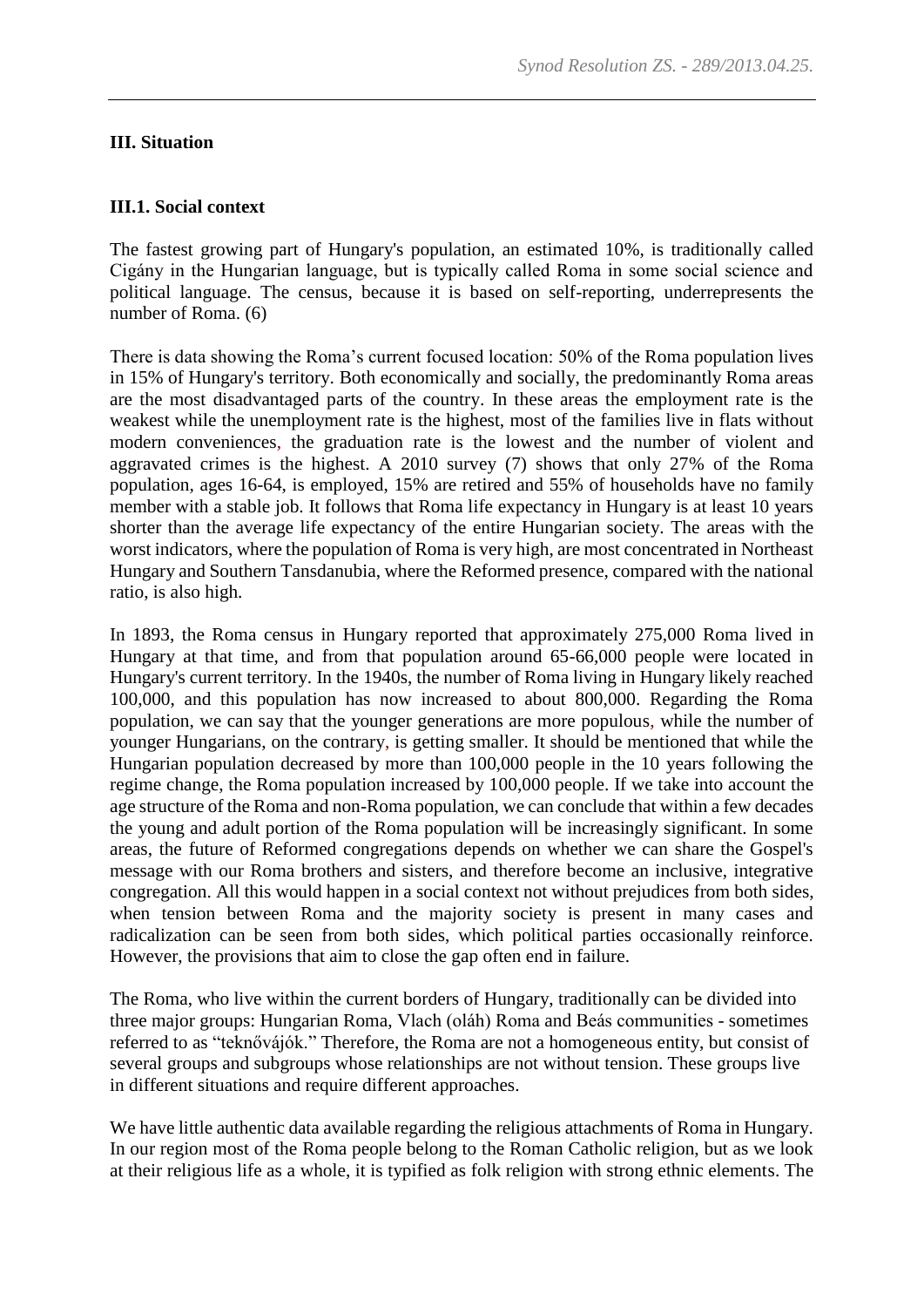proportion of Roma in Hungary, who are historically connected to the Reformed Church – based on uncertain, but relatively old estimates – is around 20%. Over the last few decades, considerable work has been done in the Roma Ministry by Pentecostal, Baptist, Methodist and Lutheran churches as well as other smaller churches too, which diversifies the Christian religious affiliation of Roma.

# **III.2. Church Context**

In the history of the RCH, service, ministry and standing up for the most deprived, has always been present. Taking responsibility for the Roma is one of the most important ways to see this evidenced, the early signs of which appeared in the articles of Peter Meliusz Juhász, during the Debrecen Synod of 1567, the event that signifies our church's independence in the Carpathian Basin. In later sources, there is a reference to a Roma wedding reception in Nagybànya in 1613 as well as evidence of a 1626 baptism in the oldest Hungarian Reformed register.

Since the second half of the  $17<sup>th</sup>$  century, Roma youth have appeared in Reformed higher education (David Belényesi Grausser, Mihály Császlai, Mihály Vistai Farkas, etc.), and in the middle of the 18<sup>th</sup> century, István Wáli Jr., a Reformed theology student, first discovered the "újind" nature of the Roma language, the indirect Indian origin of the Roma.

In the  $19<sup>th</sup>$  and  $20<sup>th</sup>$  centuries, the Hungarian Reformed people's ministry among Roma has still not been clearly separated from other services of the church. Fine examples of our church's presence among Roma are the ministry of János Varga, pastor of Tiszaújlak Reformed Church and the ministry of János Krajnovics, pastor of Úljaniki Reformed Church, but we can list here the Reformed Roma Ministry that slowly started to be independent in the 1900s, from Válaszút from Cluj County through Cigánd to Karcag.

In the second half of the  $20<sup>th</sup>$  century, several congregations severed among Roma the mapping of which is still in process. (9) After the change of regime, the RCH's 1995th Act II regulation – the so-called Mission Act – showed direction and defined the mission service of the last 18 years. The RCH is connected to the Roma ministries of member churches from the Hungarian Reformed Church, and is creating its mission concept considering the accumulated experiences from different fields of service. (10) Our hope is that this strategic document will contribute in shaping the future of our church.

## **III,3. Analysis of the research**

Between December 2012 and February 2013, we carried out a nationwide questionnaire survey among the congregations of the RCH. We sought to record complete data, so our goal was to reach all of the Reformed congregations. On 5 March 2013, we recorded 587 questionnaires in our database, which means approximately 700 congregations.

In general we can confirm that the vast majority of the respondent pastors typically had little knowledge about the different Roma groups or about the Roma who live in the area of their congregation in general . The lack of knowledge is also reflected in the very high number of "I do not know" responses.

The awareness seemed significantly higher regarding the presence of Roma in the congregation and their participation in the congregation's life. There is data of Roma elders in roughly 6% of the congregations (34 congregations), in 33 of these cases the congregations have 1-5 Roma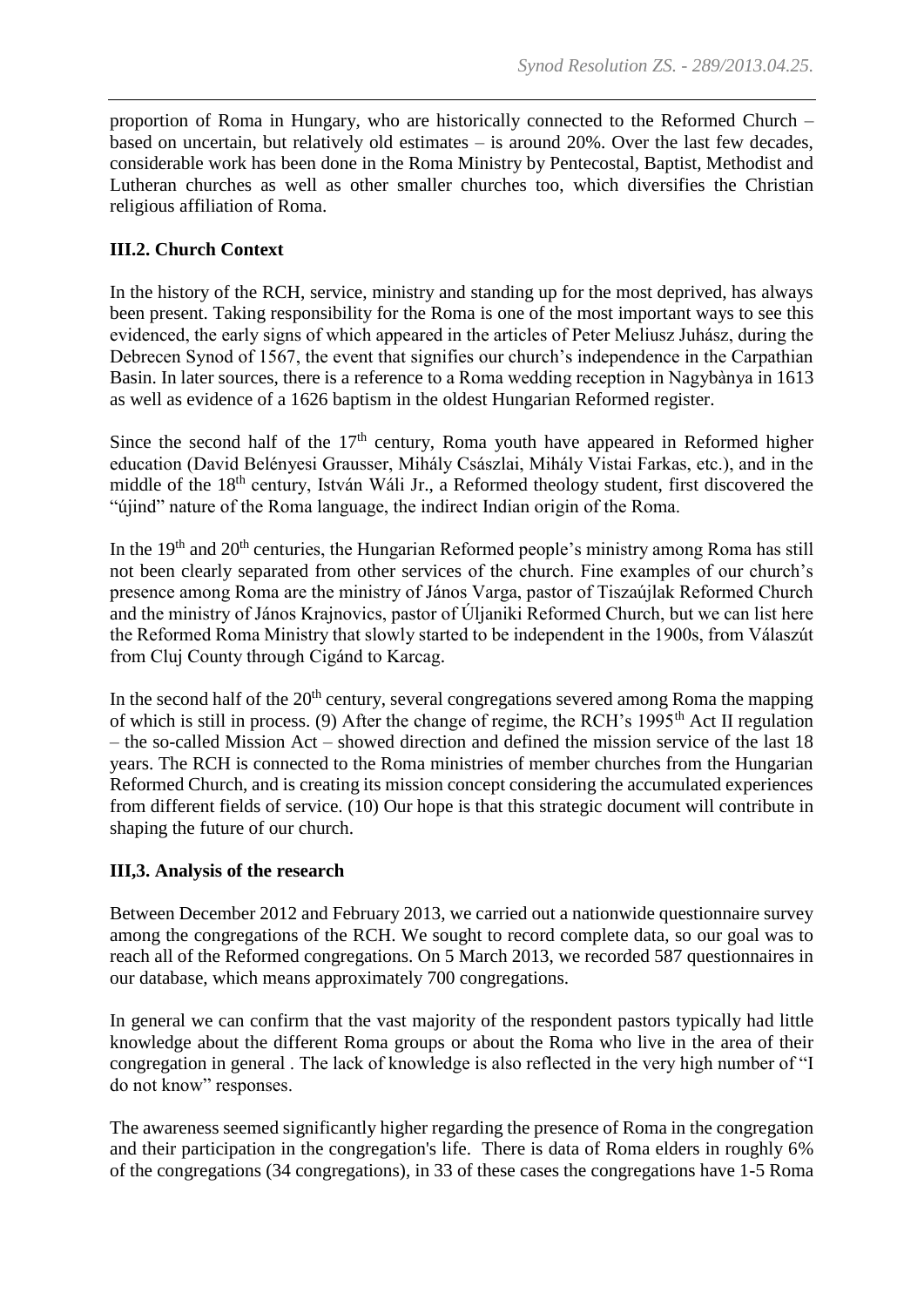elders and in one congregation they have 5-10. In 17% of the respondent congregations (98 congregations), we found Roma people who actively participate in the church service, in six congregations more than five, in three congregations more than 10. Almost 44% of the congregations (246 places) have Roma church members who pay the church tax (17 congregations from this have more than 20 Roma church members who pay). Among the congregations that answered the questionnaire, 27% (156 congregations) answered that members of the local Roma group appear among those who attend church weekly. An even greater number of Roma take part in church life on the occasions of "kauzália", for example pre-marital counseling, marriage or a funeral. The importance of Roma ministry is more significant among children, because 22% of the respondents (131 pastors) reported that they conduct religious lessons without a single Roma child and 52% of the pastors (in 308 congregations) said there are no Roma children in their confirmation courses, or they are not aware of them (7%, 40 congregations).

Describing the inter-ethnic relations of Roma areas, pastors declared that the relationship between the major and minor population is basically distrustful (26%, 151 pastors, answered on the contrary), but usually they did not report about the tensions (19%, 109 pastors, reported there is not, or it is much less typical that the relationship between the Roma and non-Roma populations is strained). The relations in local inter-ethnic areas throughout the country have shown a slight improvement (around 15%, 90 cases) rather than the increasing of tensions (around 10%, 57 respondents); regarding the opinion of the pastors, the recent period is a time of stagnation.

Criminal problems often occur regarding Roma. The majority of respondents mentioned that stealing occurs more often (40%, 232 places) and violent incidents less frequently (30%, 174 places). The respondents think that the conflicts, which provoke the tension, are connected to certain families (49%, 289 respondents) rather than the local, wider Roma community (the latter only approx. in 25%, 144 congregations). Very few respondents felt that all Roma in the area are the "same"; based on responses, 48% (280 pastors) realize the diversity of Roma who live in their area. Although a significant portion of pastors who responded to the questionnaire are uninformed, in most cases we cannot speak about reinforcing the stereotypes or overgeneralization of anti-Roma prejudices.

It is instructive, and in the future it can be an important resource, that in 12% (73 pastors) it is very typical and for 20% (120 pastors) it is rather typical for the pastor to feel personally responsible for the ministry among Roma. However, 33% (197 pastors) gave more reserved, dismissive responses. It is important to note that for the work and service in the Roma ministry, most of the pastors miss the material resources and the financial aid much less (23%, 133 pastors), and would rather the moral support (38%, 222 pastors), specialized knowledge (54%, 322 pastors) and assistance of trained staff (60%, 350 pastors). Nevertheless, the relative openness of the pastors is less true in the case of the congregational communities. Considering the opinion of the pastors, although 53% (309 congregations) do not, or do not typically, reject Roma, but less than 5% (27 congregations) have church members who are committed to the ministry among Roma. Only 8% of the congregations (42 places) reported that the presence of Roma in the church service creates uncomfortable feelings (although most of the congregations have not experienced this). At the same time, in 123 congregations (21%) at least 1 person, and in 7 congregations (1%) at least 5 people, serve specifically in Roma ministry.

Further analysis and exploration of relations, which come from the territorial distribution of the data, are still in progress. The data and evaluation typify only the respondent pastors and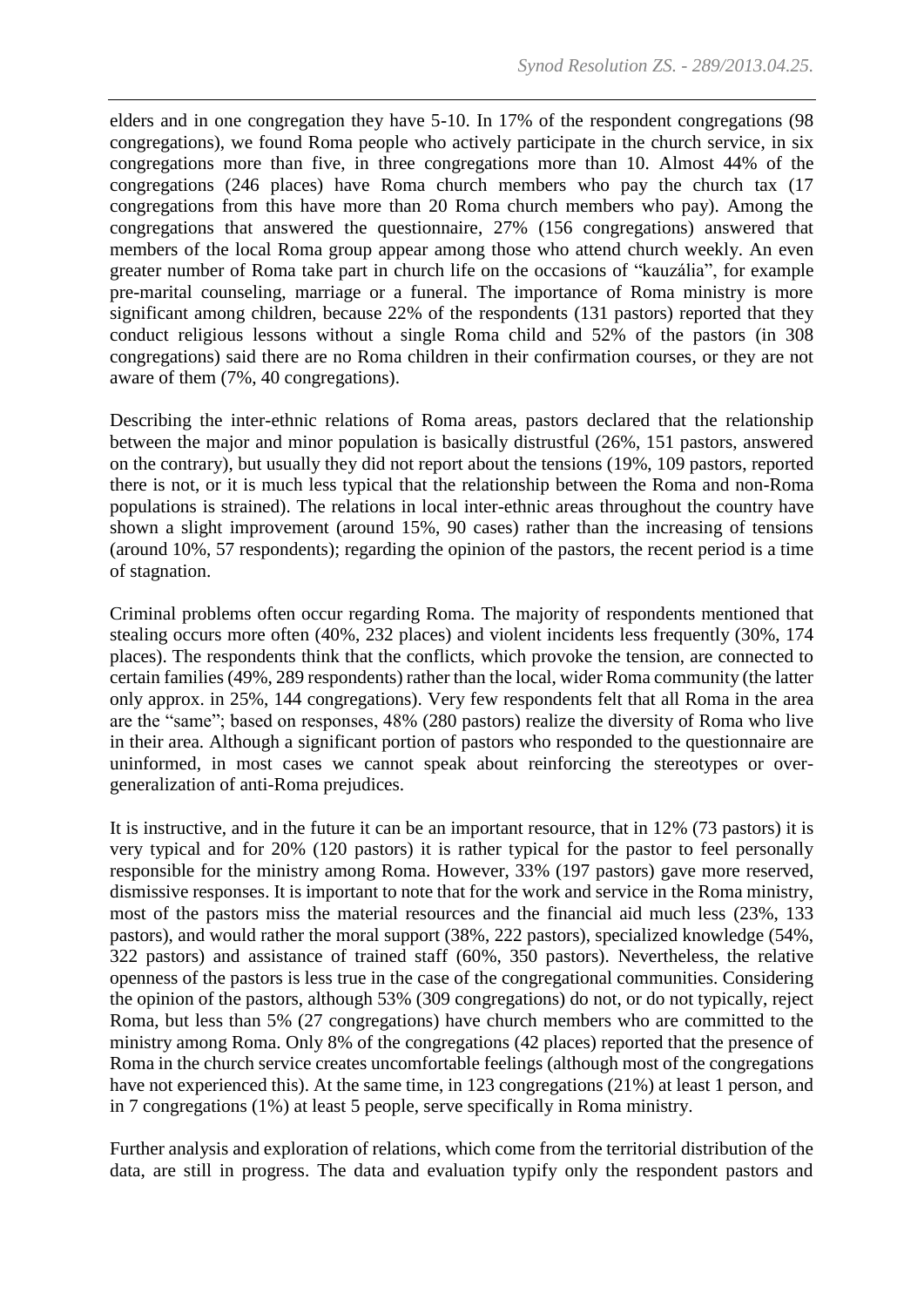congregations, as we do not have current data from those congregations and church presbyteries that did not participate in the research. Therefore from these above mentioned results we should not conclude about national tendencies.

# **IV. Target toward vision**

# **IV.1. Vision**

The congregations of the RCH will strengthen in their mission identity and become open and integrating communities, which glorify the Lord, and where reconciliation with God opens new perspectives for individuals, families and the wider community. As a result of this, the social solidarity will be strengthened and tensions will be decreased in the majority and minority society. The RCH with its ministry contributes to the improvement of the people's quality of life in areas with serious disadvantages from a social, ecological and infrastructural point of view.

## **IV.2. Overall aims**

1. Congregations of the RCH proclaim the life-shaping message for socially marginalized groups, including the large Roma community.

2. Through the ministry of the church, Roma people can experience God's restoring and healing love in all dimensions of their lives.

3. The RCH and its congregations serve the mutual reconciliation between Roma and the majority of the population.

### **IV.3. Particular targets**

I. The congregations of the RCH proclaim the life-shaping message of the Gospel to marginalized groups, including the large Roma community.

- 1. The RCH congregations recognize their mission given by God toward Roma people and they undertake it.
- 2. The ministry among Roma appears as a priority on the presbytery, church district and Synod level of the RCH.
- II. Through the ministry of the church, the Roma people can experience God's restoring and healing love in all dimensions of their life.
	- 3. Working on the healing of personality and personal relations.
	- 4. Offering trainings and educational projects, which give opportunities for Roma children's potentials and integration into society.
	- 5. Supporting the improvement of healthcare in the areas that suffer from social, economic and infrastructure disadvantages and are mainly populated by Roma people.
	- 6. Promoting job possibilities in the areas that suffer from social, economic and infrastructure disadvantages and are mainly populated by Roma people.